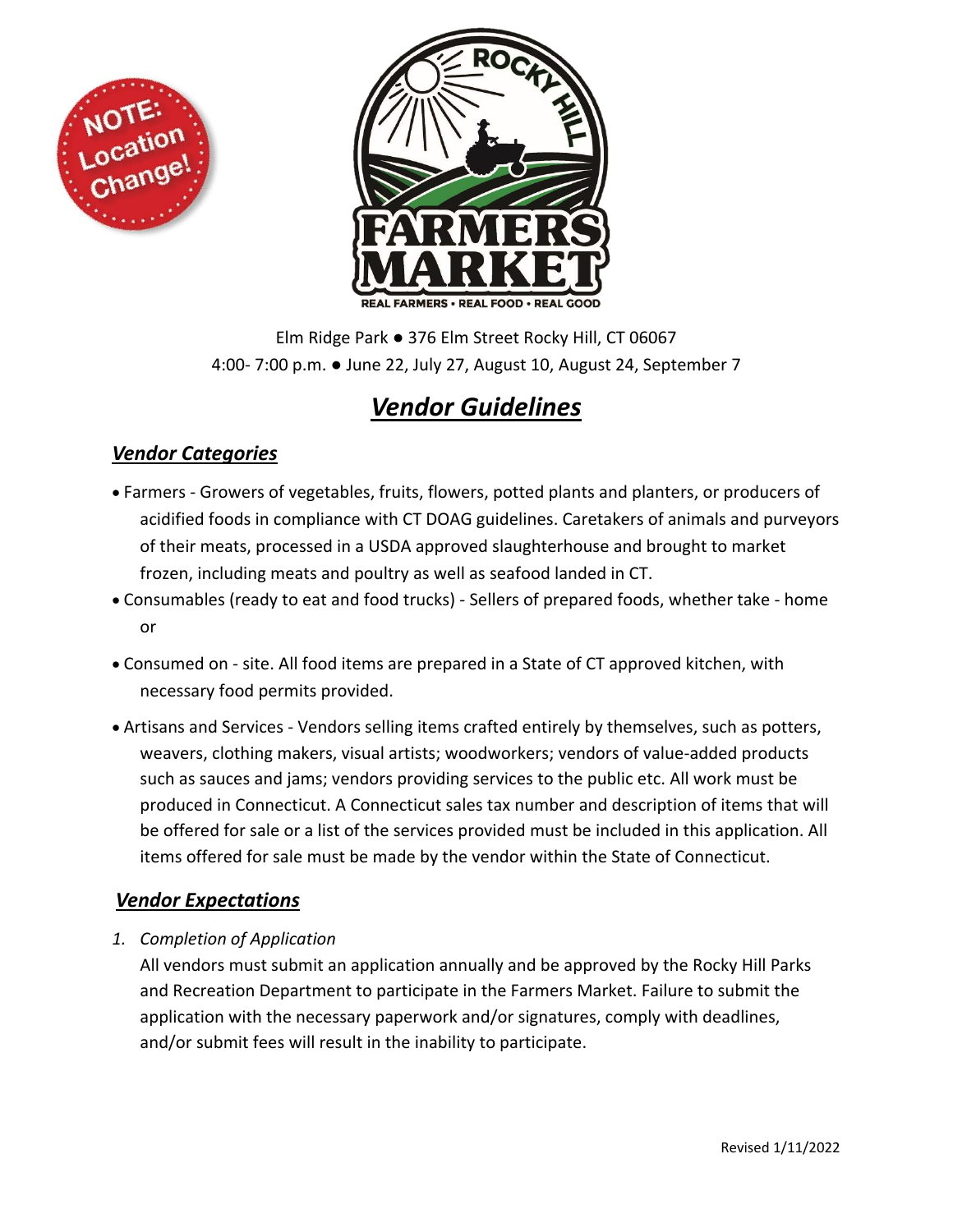#### *2. Attendance*

Vendors are expected to attend the market dates for which they are registered. To receive a full refund, 48 hour notice is required.

*3. Insurance*

A copy of vendor's insurance certificate must accompany the application. The Town of Rocky Hill will assume no liability for loss or injury by products sold by any vendor.

*4. State Licensing and Permits*

Each vendor has the responsibility to ensure compliance with all licensing, permitting, and Farmers Market guidelines specified by the State of Connecticut. Additional information may be obtained in the Department of Agriculture's Farmers' Market Reference Guide at www.ctgrown.gov.

#### *Vendor Code of Conduct*

- 1. It is expected that all items offered for sale will be fresh and of the highest quality.
- 2. Vendors are to provide their own EZ Up, canopy, tent and assure that they are securely anchored at all times so as to prevent public danger in the event of sudden wind gusts.
- 3. Each vendor space must be identified with the farm or business name, and all prices must be clearly marketed.
- 4. Any vendor arriving after 3:30 p.m. will not be allowed to sell at the Market that day. All vendors are to be in place and fully set up for sales by 3:30 p.m., and remain in place until the 7:00 p.m. closing time (even if merchandise is sold out). Set up may begin no earlier than 3:00 p.m. and vendors must vacate their space by 7:00 p.m. Each vendor is responsible for leaving the site in the same condition as it was upon arrival.
- 5. Selling before the Market start time is not permitted so that all vendors have equal selling opportunities.
- 6. Vendors shall be courteous and honest with all customers, fellow vendors, and the Market team.
- 7. Smoking and consumption of alcoholic beverages are not allowed on the premises.
- 8. Profanity, shouting, and disruption to the Market will not be tolerated.

#### *Discrimination Policy*

The Farmers Market prohibits discrimination in all its programs and activities on the basis of any protected class under federal, state, or local law, including but not limited to race, color, creed, national origin, age, disability, gender, marital status, familial status, religion, sexual orientation, veteran status, or socioeconomic status including discrimination or harassment because all or part of an individual's income may derive from a form of public assistance.